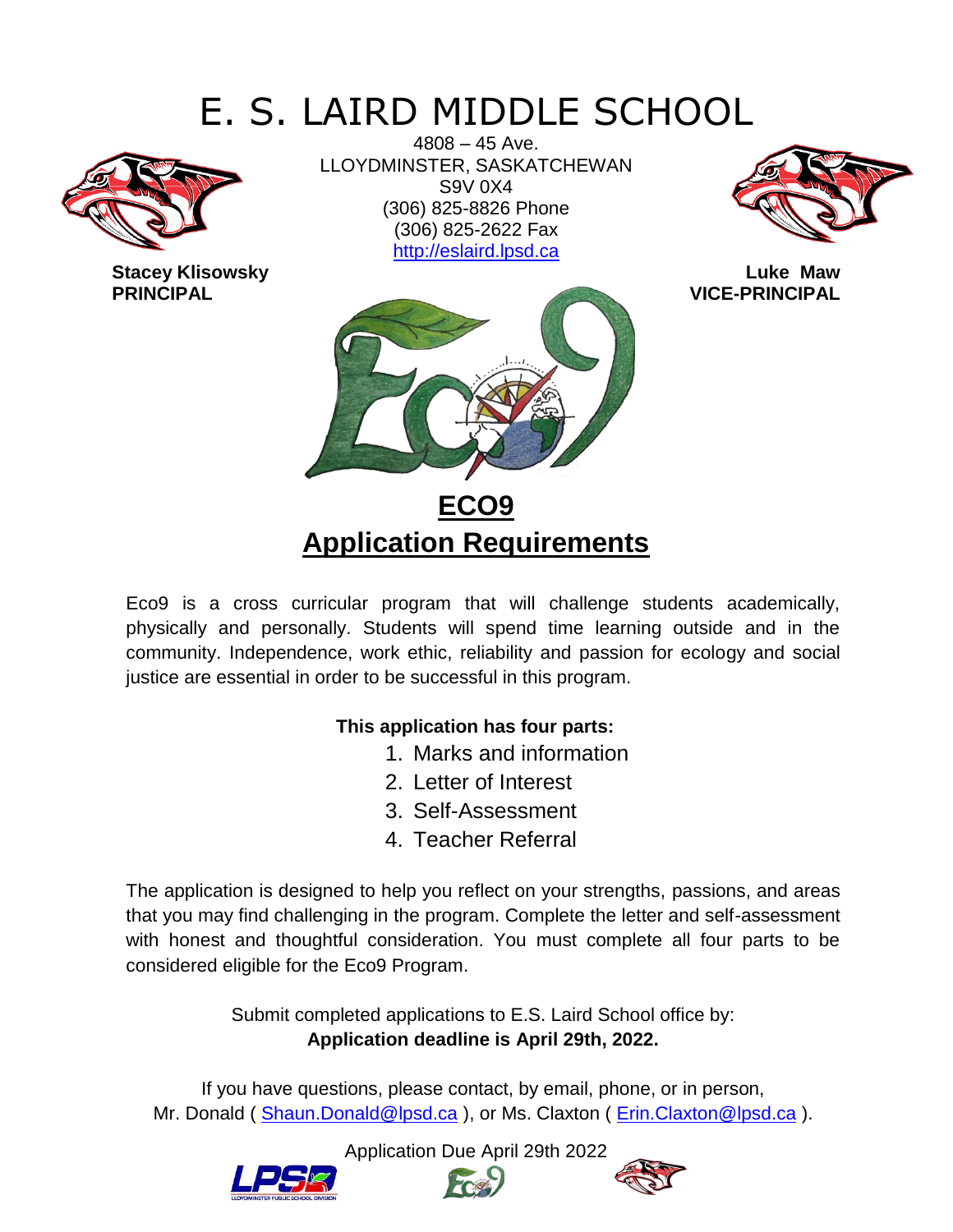# **2 : Student Letter of Interest**

Please write a personalized **one-page** letter explaining your interest in Eco9. Consider the following topics and provide examples:

- Your ability to make responsible decisions
- Your ability to work independently
- Your relationship with other students and ability to work with others
- Your ability to maintain an active and healthy lifestyle
- Your academic effort
- An area of strength you will contribute to the program
- An area you feel the program will help you to grow
- Term 3 grades

Ensure that your letter is written by you, the student, and that it is an accurate reflection of your abilities. As it is good practice to have someone check your writing, you may have someone proofread your letter for grammar, spelling and fluency.

Please attach the letter to the other sections of this application and hand in to the office, or Eco9 classroom when completed.





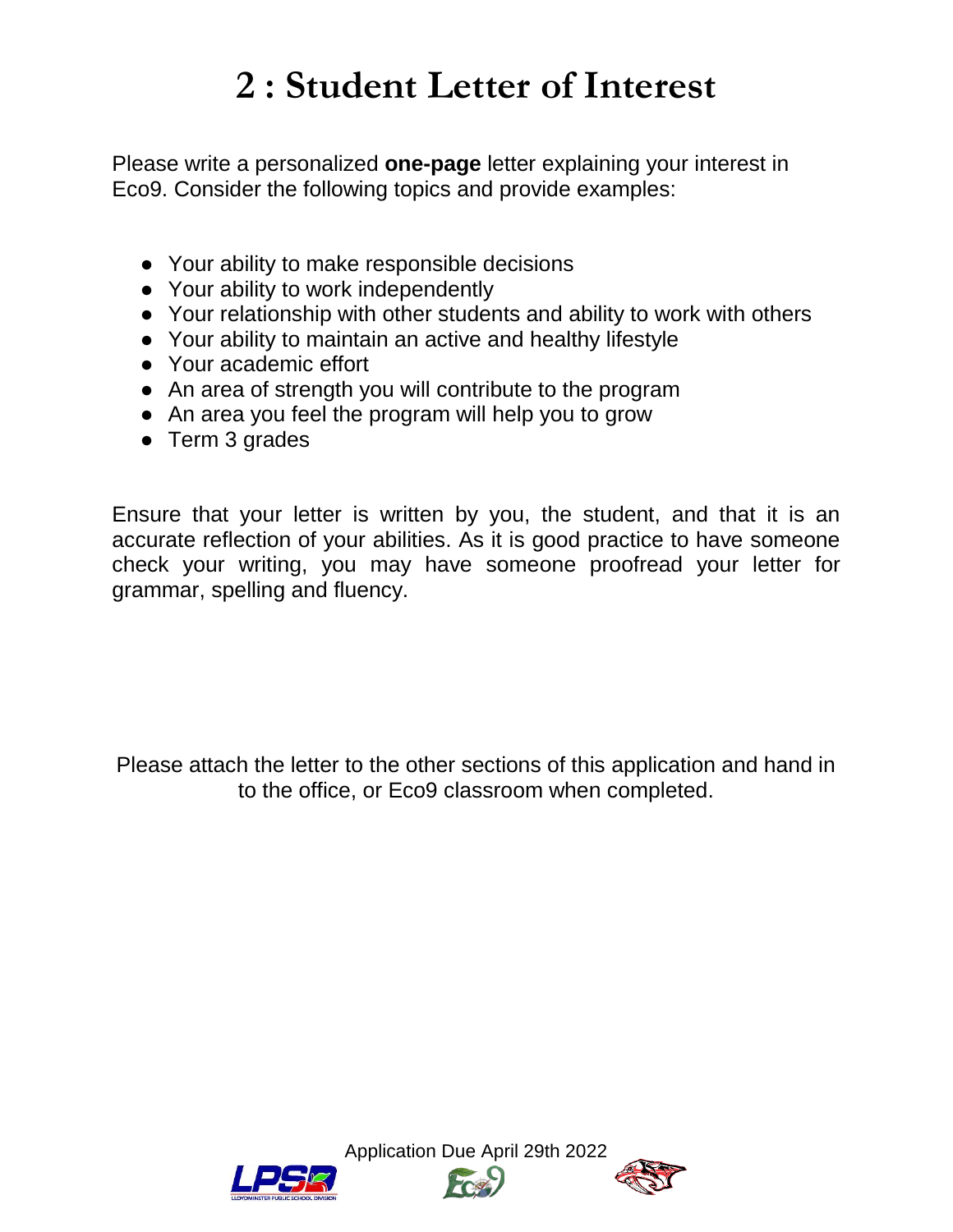# **1 : Applicant Information**

|                                           | Current school: ____________________________                                                                                                                                                                                                                                                                                                                                                                                                                         |
|-------------------------------------------|----------------------------------------------------------------------------------------------------------------------------------------------------------------------------------------------------------------------------------------------------------------------------------------------------------------------------------------------------------------------------------------------------------------------------------------------------------------------|
|                                           |                                                                                                                                                                                                                                                                                                                                                                                                                                                                      |
| <b>Grades last term report card</b>       |                                                                                                                                                                                                                                                                                                                                                                                                                                                                      |
| Science:                                  | $\frac{1}{1-\frac{1}{2}}\left( \frac{1}{\sqrt{2}}\right) \left( \frac{1}{\sqrt{2}}\right) \left( \frac{1}{\sqrt{2}}\right) \left( \frac{1}{\sqrt{2}}\right) \left( \frac{1}{\sqrt{2}}\right) \left( \frac{1}{\sqrt{2}}\right) \left( \frac{1}{\sqrt{2}}\right) \left( \frac{1}{\sqrt{2}}\right) \left( \frac{1}{\sqrt{2}}\right) \left( \frac{1}{\sqrt{2}}\right) \left( \frac{1}{\sqrt{2}}\right) \left( \frac{1}{\sqrt{2}}\right) \left( \frac{1}{\sqrt{2}}\right$ |
| Math:                                     |                                                                                                                                                                                                                                                                                                                                                                                                                                                                      |
| Social:                                   | $\overline{\phantom{a}}$                                                                                                                                                                                                                                                                                                                                                                                                                                             |
| English:                                  | $\begin{tabular}{ccccc} \multicolumn{2}{c }{\textbf{1} & \multicolumn{2}{c }{\textbf{2} & \multicolumn{2}{c }{\textbf{3} & \multicolumn{2}{c }{\textbf{4} & \multicolumn{2}{c }{\textbf{5} & \multicolumn{2}{c }{\textbf{6} & \multicolumn{2}{c }{\textbf{6} & \multicolumn{2}{c }{\textbf{6} & \multicolumn{2}{c }{\textbf{6} & \multicolumn{2}{c }{\textbf{6} & \multicolumn{2}{c }{\textbf{6} & \multicolumn{2}{c }{\textbf{6} & \multicolumn{2}{$                |
| Physed:                                   |                                                                                                                                                                                                                                                                                                                                                                                                                                                                      |
| Art:                                      | Overall average: _________<br>$\overline{\phantom{a}}$                                                                                                                                                                                                                                                                                                                                                                                                               |
| Home Ec: ______                           |                                                                                                                                                                                                                                                                                                                                                                                                                                                                      |
| $IA$ (Shop): $\_\_\_\_\_\_\_\_\_\_\_\_\_$ |                                                                                                                                                                                                                                                                                                                                                                                                                                                                      |
| Health:                                   |                                                                                                                                                                                                                                                                                                                                                                                                                                                                      |
| Career:                                   |                                                                                                                                                                                                                                                                                                                                                                                                                                                                      |
| Other:                                    | Subject name:                                                                                                                                                                                                                                                                                                                                                                                                                                                        |

### Parent / Guardian:

I understand that my child wishes to apply for the LPSD Eco9 program at E.S. Laird Middle School. I acknowledge that this is a specialized cross curricular program that is academically and physically challenging, as well as hands-on, and often outdoors. I support my child's desire to improve and diversify their education and I will help them to be successful in the program as neccessary.

Parent / Guardian Signature:



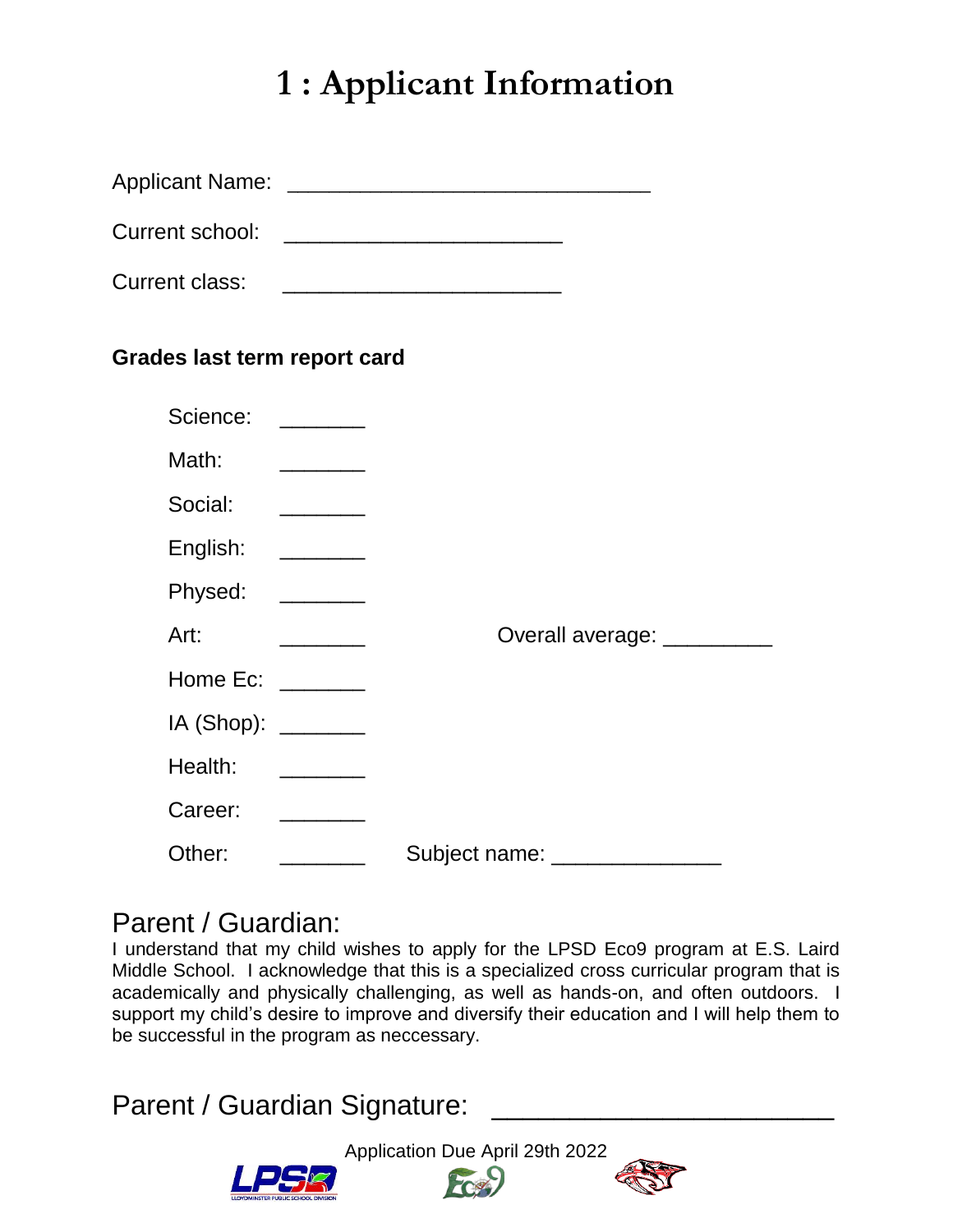## **3 : Student Self-Assessment**

Student Name:

ECO9 involves commitment, personal accountability, effort and independent and group work ethic. Please answer all of the following questions honestly and complete a short summary about what strengths you will bring to this program and what areas you will achieve growth through the program.

| <b>Student Self Assessment</b>                                                                                                                |              | <b>Disagree Sometimes</b> | <b>Usually</b> | <b>Always</b> |
|-----------------------------------------------------------------------------------------------------------------------------------------------|--------------|---------------------------|----------------|---------------|
| I accept instructions and critique from teachers and use<br>their direction for personal and academic growth and<br>learning.                 | $\mathbf{1}$ | $\overline{2}$            | 3              | 4             |
| I am able to speak with adults, community members and<br>other students with confidence and respect.                                          | $\mathbf{1}$ | $\overline{2}$            | 3              | 4             |
| I appreciate learning in diverse spaces and enjoy being<br>outdoors for long periods of time.                                                 | 1            | $\overline{2}$            | 3              | 4             |
| I am not responsible for organizing my belongings, being on<br>time, or making my lunch.                                                      | 1            | $\overline{2}$            | 3              | 4             |
| I am able to work with others and respect their perspectives.                                                                                 | $\mathbf{1}$ | $\overline{2}$            | 3              | 4             |
| I am able to multitask use my time effectively to accomplish<br>assignments and tasks.                                                        | 1            | $\overline{2}$            | 3              | 4             |
| I understand that my choices and behaviours may influence<br>my peers and reflect my school.                                                  | $\mathbf{1}$ | $\overline{2}$            | 3              | 4             |
| I am able to self-regulate and behave in manner appropriate<br>to the space and situation.                                                    | $\mathbf{1}$ | $\overline{2}$            | 3              | 4             |
| I believe that my actions have no impact on the<br>environment.                                                                               | $\mathbf{1}$ | $\overline{2}$            | 3              | 4             |
| I am willing to communicate and work with others to<br>accomplish group tasks and resolve conflicts.                                          | $\mathbf{1}$ | $\overline{2}$            | 3              | 4             |
| I am willing to commit to regular physical activity.                                                                                          | $\mathbf{1}$ | $\overline{2}$            | 3              | 4             |
| I am willing to sacrifice my other extracurricular activities, if<br>needed, to fully participate in the overnight excursions.                | 1            | $\overline{2}$            | 3              | 4             |
| I am not able to swim without a lifejacket.                                                                                                   | $\mathbf{1}$ | $\overline{2}$            | 3              | 4             |
| I understand that my actions and choices may affect the<br>safety of the group and myself and I am able to think before<br>I act accordingly. | 1            | 2                         | 3              | 4             |
| I am self-guided in my learning and I can work<br>independently without direct adult supervision.                                             | 1            | $\overline{2}$            | 3              | 4             |



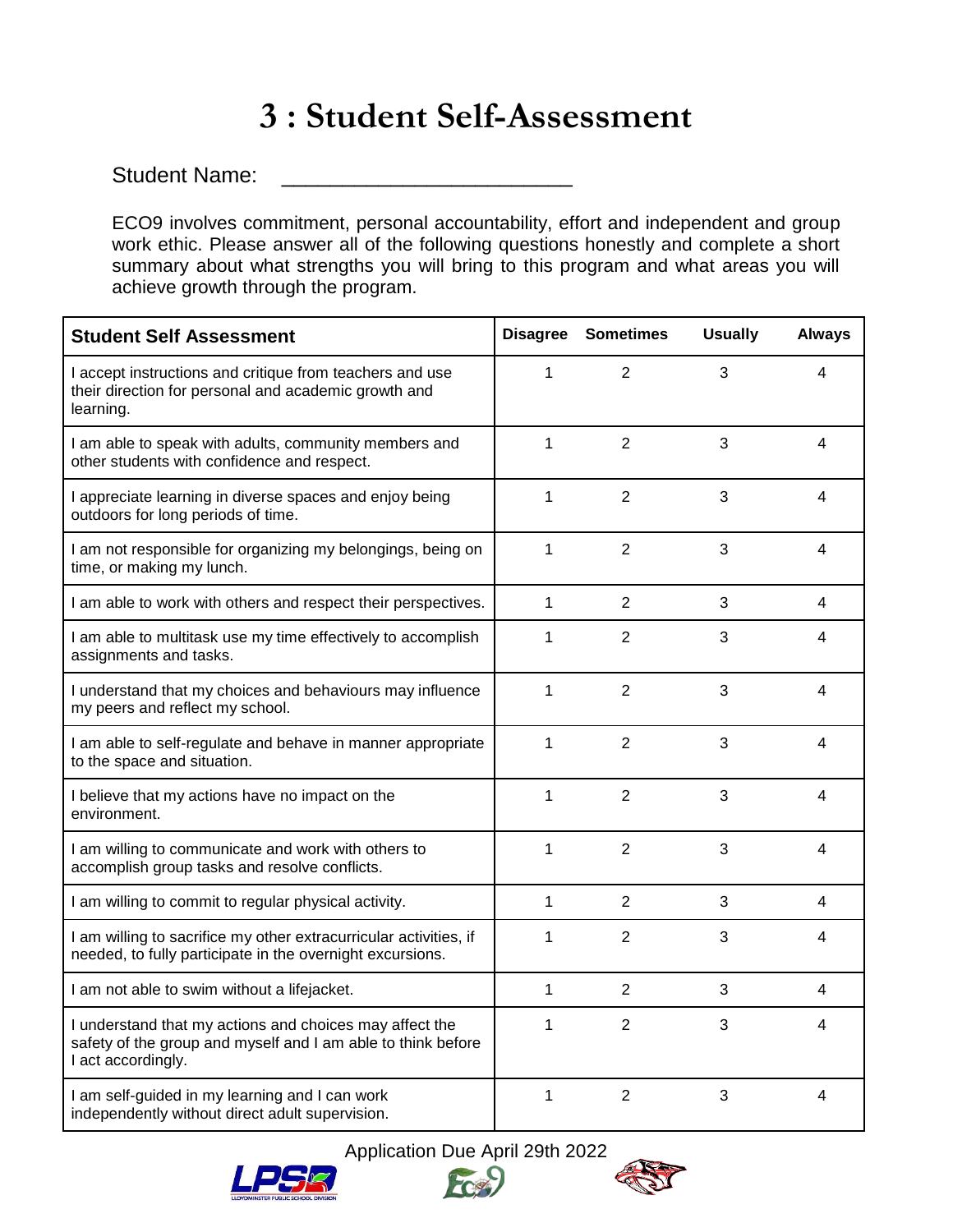## **3 : Student Self-Assessment Skills**

Please select your skill/comfort level in the following areas